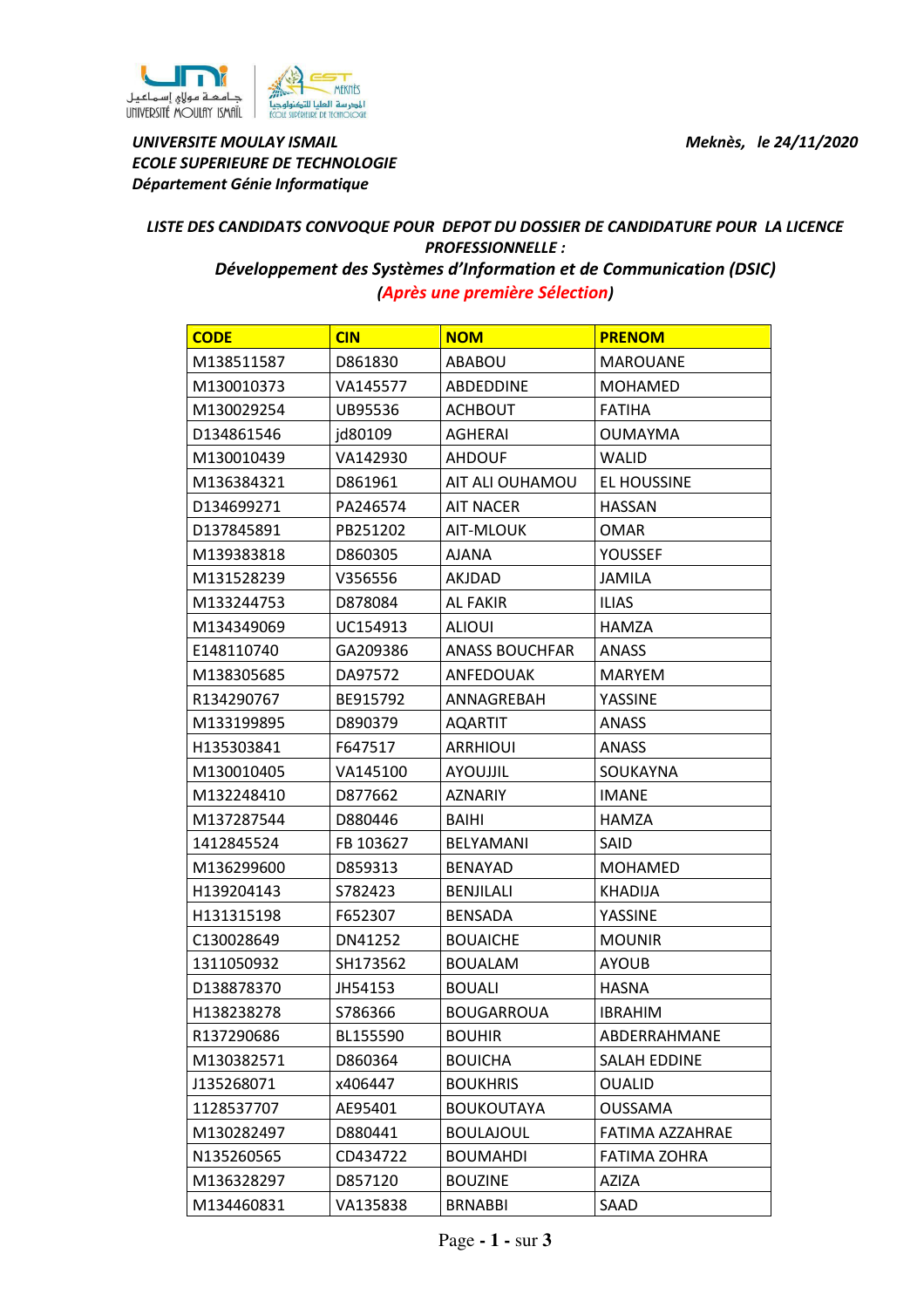

| N148032317 | CD697982 | <b>CHENFOUR</b>   | EL MEHDI        |
|------------|----------|-------------------|-----------------|
| M146065953 | D863254  | <b>CHENIF</b>     | <b>HASSANA</b>  |
| 2826643540 | 116602   | <b>DAHI</b>       | <b>MERYEM</b>   |
| M134174847 | D868571  | <b>EL AYADI</b>   | <b>RIDA</b>     |
| M145045579 | V348790  | EL AZIZI          | <b>AYOUB</b>    |
| M135289680 | D859166  | EL BOUAYADI       | AIMAN           |
| M130019408 | D948339  | EL BOUJAMAOUI     | <b>MARYAM</b>   |
| D139696683 | JT80854  | EL BSSITA         | <b>FOUAD</b>    |
| M130031733 | D863360  | <b>EL HAKOUNI</b> | RABIE           |
| 1129060612 | y377714  | <b>EL IDRISSI</b> | <b>FATIMA</b>   |
| M137338794 | D877127  | EL MAALMI         | BILLAL          |
| D132747411 | JK41224  | EL MOUSAAIF       | MOHAMED         |
| N136175693 | CD688155 | EL OMARI          | <b>SOUFYANE</b> |
| C130112285 | DO60756  | <b>ELJAMOUSSI</b> | <b>KHAOULA</b>  |
| M130031726 | D863241  | <b>ELMERNISSI</b> | <b>MARYEM</b>   |
| F135233092 | Q342334  | <b>ELYOUSFI</b>   | <b>MOHAMED</b>  |
| M137250771 | D885794  | ERROU             | <b>HAMZA</b>    |
| M139232175 | DN41136  | ESSAYAD           | <b>HOUDA</b>    |
| M130097891 | UC156472 | <b>FELLANI</b>    | ABDELMAWLA      |
| R130130685 | BH617707 | <b>GOUMIH</b>     | <b>MOHAMED</b>  |
| M130064875 | D868151  | <b>HAMMADIA</b>   | <b>MARIA</b>    |
| M137339137 | D898702  | <b>HANNOUR</b>    | <b>MARYAM</b>   |
| M133149136 | D903933  | <b>HASSANI</b>    | <b>OUMAMA</b>   |
| M135328086 | D895396  | <b>HASSNIOUI</b>  | <b>AYOUB</b>    |
| M131200128 | D877114  | <b>HILAL</b>      | <b>MERYEM</b>   |
| M138501404 | D884256  | <b>HMIED</b>      | <b>OUSSAMA</b>  |
| B135028194 | SH198611 | <b>ITTAQI</b>     | <b>OMAYMA</b>   |
| H130385779 | F653602  | JABRI             | <b>MOHAMMED</b> |
| G132386805 | N434052  | <b>KABBOURA</b>   | YASIN           |
| H140010292 | FB126573 | <b>KADRI</b>      | YOUSSEF         |
| L141007798 | ID94883  | <b>KARIR</b>      | <b>YOUNES</b>   |
| M136495969 | D861383  | LAAYOUNI          | <b>MOUAD</b>    |
| M136175023 | D863785  | LAHBILI           | SALMA           |
| M134243622 | D896100  | LAMDAYEB          | <b>HAFSSA</b>   |
| D134914647 | PB312700 | <b>LAMKIRICH</b>  | <b>LAHCEN</b>   |
| M120083909 | D888939  | <b>LANOUNI</b>    | SOUHAYL         |
| 1513365864 | T277150  | <b>LAOUZI</b>     | YASSINE         |
| Z180502428 | D831687  | LASSEG            | <b>WALID</b>    |
| M130338386 | D877442  | MAALLEMI          | <b>CHOAYB</b>   |
| D143027395 | JC592309 | MAGHDAOUI         | <b>AYOUB</b>    |
| G132293194 | EE936309 | <b>MAJBAR</b>     | Yassine         |
| L132147942 | 1749680  | <b>MANSOURI</b>   | ZAKARIA         |
| M139327032 | U198635  | <b>MANSSOUR</b>   | WASSIMA         |
| Z172500480 | DJ26933  | <b>MANTICH</b>    | <b>ANOUAR</b>   |
| M136327867 | D857341  | <b>MDARHRI</b>    | <b>OTHMANE</b>  |